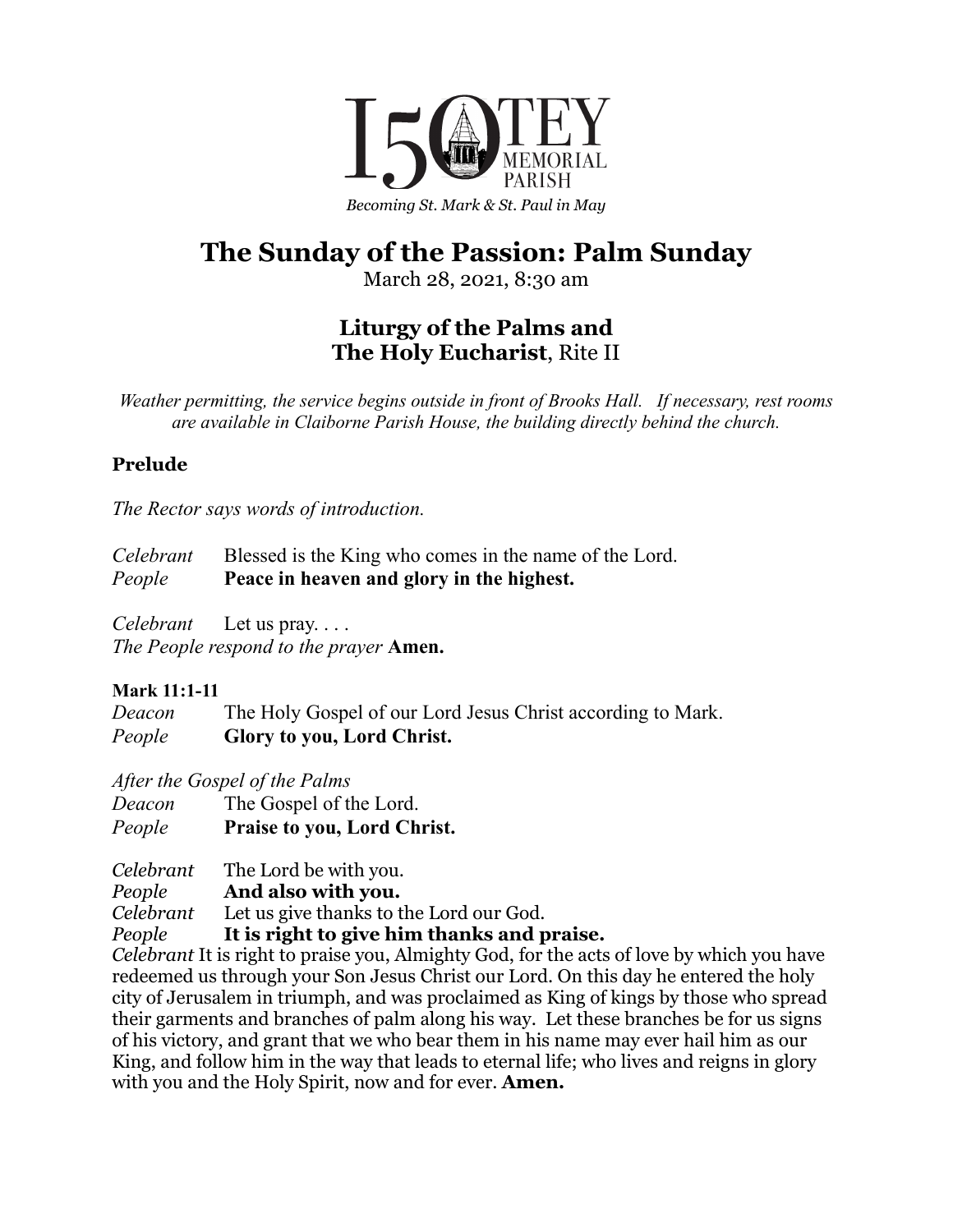| Celebrant | Blessed is he who comes in the name of the Lord. |
|-----------|--------------------------------------------------|
| People    | Hosanna in the highest.                          |
| Deacon    | Let us go forth in peace.                        |
| People    | In the name of Christ. Amen.                     |



Processional Hymn 154

The stanzas may be sung by choir alone or alternately by contrasted groups; all sing the refrain.

Words: Theodulph of Orleans (d. 821); tr. John Mason Neale (1818-1866), alt.

Music: Valet will ich dir geben, melody Melchoir Teschner (1584-1635), alt.; harm. William Henry Monk (1823-1889)

The procession stops at the church door for this collect.

Almighty God, whose most dear Son went not up to joy but first he suffered pain, and entered not into glory before he was crucified: Mercifully grant that we, walking in the way of the cross, may find it none other than the way of life and peace; through Jesus Christ our Lord. **Amen.**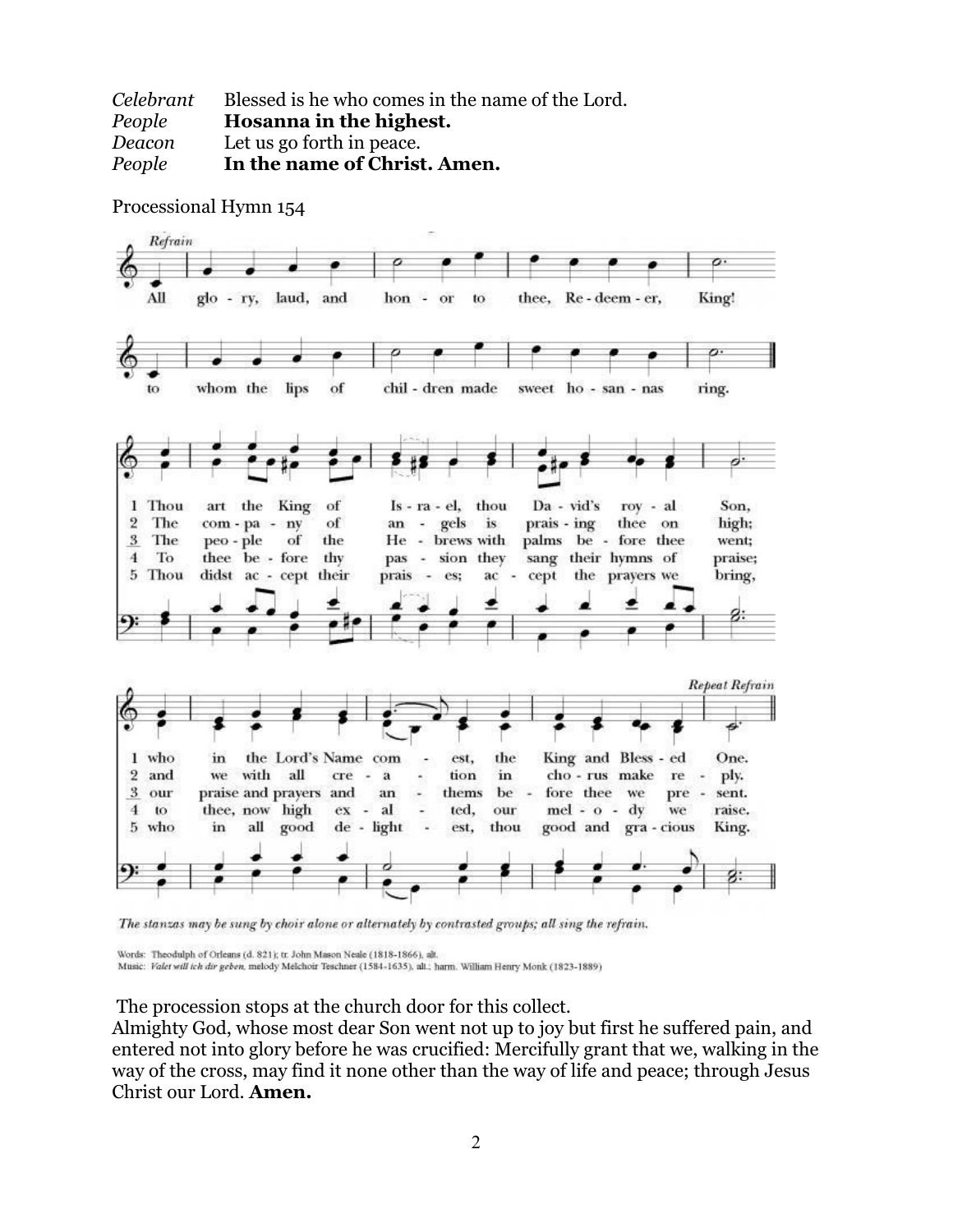*The procession then moves inside the church. Once everyone reaches their seats, the Celebrant continues* The Lord be with you. *People* **And also with you.** *Celebrant* Let us pray. . . . *The People respond to the collect* **Amen.**

#### **Isaiah 50:4-9a**

*After the lesson Reader* The Word of the Lord. *People* **Thanks be to God.**

#### **Psalm 31:9-16** *read in unison*

Have mercy on me, O Lord, for I am in trouble; \* my eye is consumed with sorrow, and also my throat and my belly. For my life is wasted with grief, and my years with sighing; \* my strength fails me because of affliction, and my bones are consumed. I have become a reproach to all my enemies and even to my neighbors, a dismay to those of my acquaintance; \* when they see me in the street they avoid me. I am forgotten like a dead man, out of mind; \* I am as useless as a broken pot. For I have heard the whispering of the crowd; fear is all around; \* they put their heads together against me; they plot to take my life. But as for me, I have trusted in you, O Lord. \* I have said, "You are my God. My times are in your hand; \* rescue me from the hand of my enemies, and from those who persecute me. Make your face to shine upon your servant, \* and in your loving-kindness save me."

#### **Philippians 2:5-11**

*After the lesson Reader* The Word of the Lord. *People* **Thanks be to God.**

#### **Mark 15:1-47**

*The customary responses before and after the Gospel are omitted.*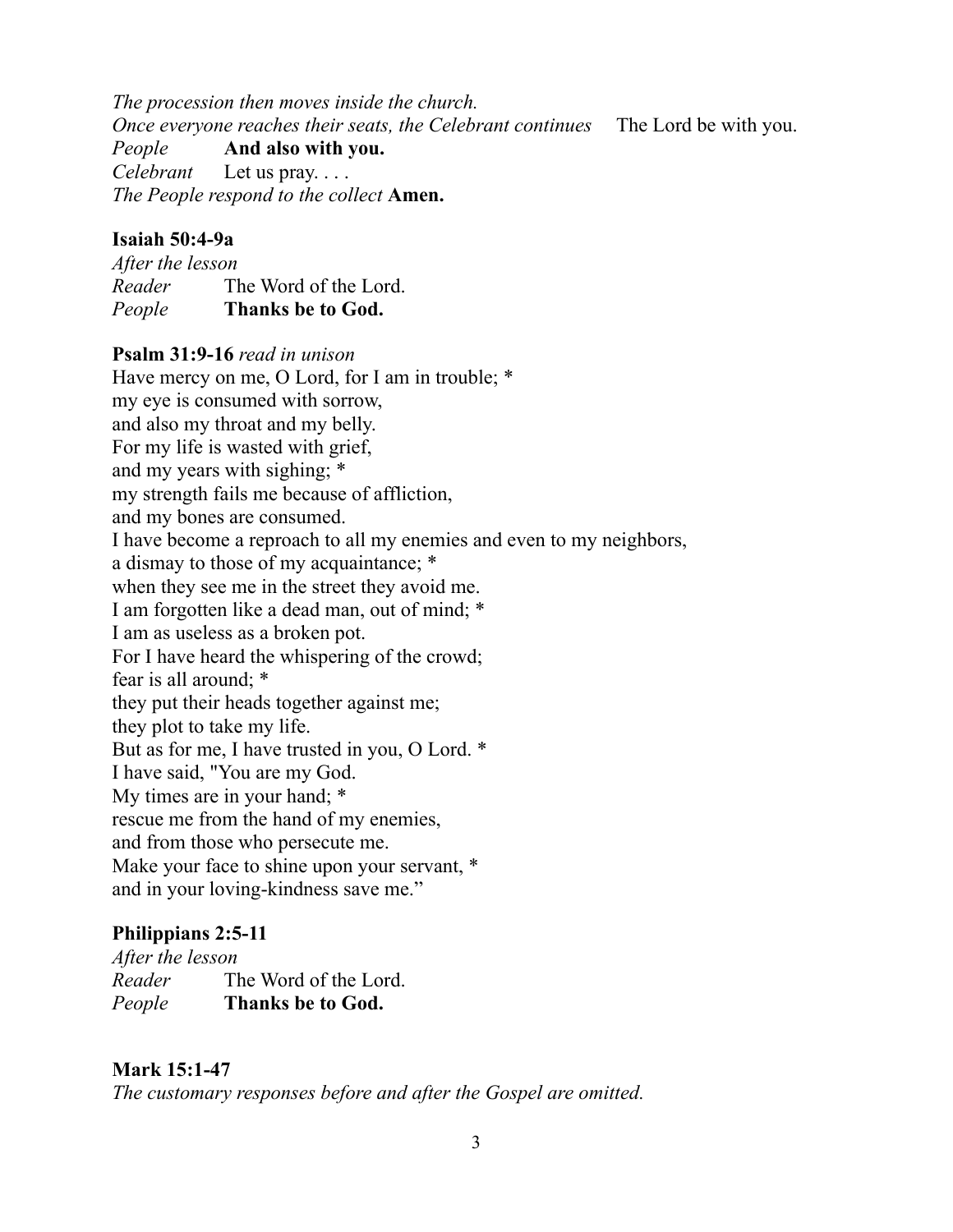**Sermon** David Goodpaster **Prayers of the People**, Form V page 389 **Confession of Sin** page 360 **The Peace** page 360 *In greeting each other in the name of the Lord, be sure to keep at least 6 feet distant.* **Announcements Offertory The Great Thanksgiving** (Eucharistic Prayer C) page 369 *Celebrant* As our Savior Christ has taught us, we now pray. *All* **Our Father in heaven, hallowed be your Name, your kingdom come, your will be done, on earth as in heaven. Give us today our daily bread. Forgive us our sins as we forgive those who sin against us. Save us from the time of trial, and deliver us from evil. For the kingdom, the power, and the glory are yours, now and for ever. Amen.**

*The Celebrant breaks the consecrated Bread. A period of silence is kept.*

*Celebrant* Lamb of God, you take away the sins of the world. *People* **Have mercy on us.** *Celebrant* Lamb of God, you take away the sins of the world. *People* **Have mercy on us.** *Celebrant* Lamb of God, you take away the sins of the world. *People* **Grant us peace.**

#### **Communion of the People**

*All baptized Christians are welcome to receive Communion. Be sure to maintain 6 feet of distance from anyone outside your household at all times. Keep your mask on, extend your arms fully, and cup your hands to receive the wafer bread without touching. Gluten-free wafers are available; simply ask the priest. As you pass the table of chalices, you are invited to pick up one per household. After returning to your*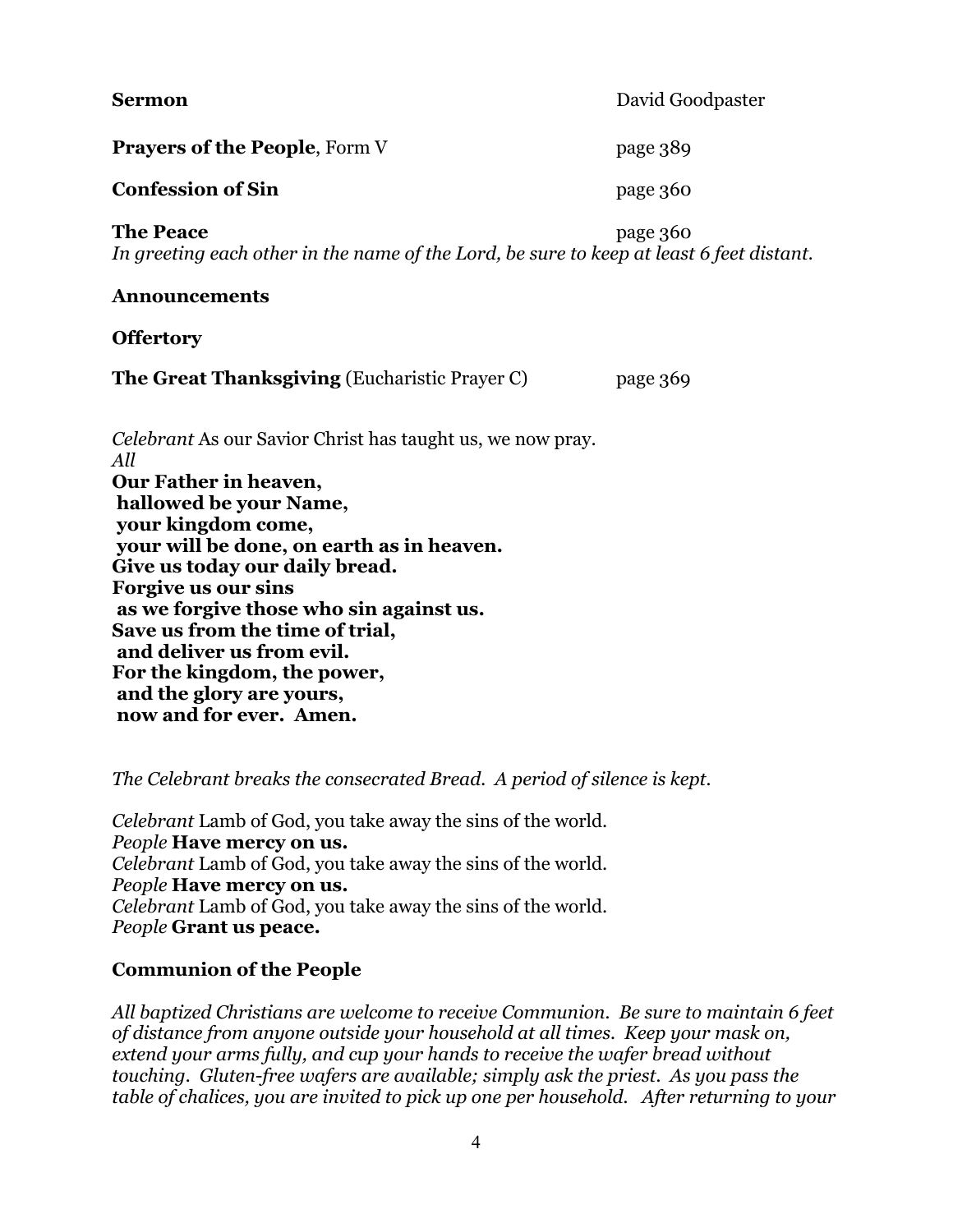*seat, shift your mask, consume the Sacrament, and re-mask right after. Please return the chalice to one of the tables provided following the service.*

**Sending forth of Eucharistic Visitors** (if needed)

(in unison) **In the name of Otey Parish, we send you forth bearing these holy gifts, that those to whom you go may share with us in the communion of Christ's body and blood. We who are many are one body, because we all share one bread, one cup.**

**Postcommunion Prayer** page 366

*The Celebrant prays over the People, who respond* **Amen.**

*A Deacon dismisses the People, who respond* **Thanks be to God.**

#### **Postlude**

Readers - Annette Smith, Phebe Hethcock Intercessor – Deacon David Boyd Video – Meghan Mazur Ushers – Marilyn Phelps, Tom Phelps Altar Guild - George Dick

**Anglican Cycle of Prayer**: Hong Kong Sheng Kung Hui **Diocesan Cycle of Prayer**: Episcopal Church Women and Daughters of the King

**Prayer Requests:** Abu-Ali Abdur'Rahman, Sandra Babb, Corky Carlisle, Carolyn Davis, Pixie Dozier, Barb Ford, Catherine Garcia, David Kearley, George Ramseur, Jennifer Sturgis Roberts, and those others we name.

**Birthdays**: Ren Elrod, Christian Taylor, Frieda Hawkins, Doug Seiters, Tom Phelps, Beth Chamberlain, Christianna Taylor, Rod Smith, Paul Mazur, Eleanor Smith

**The 8:30am service will be offered online** and afterward on our Facebook page and at 11:00am and afterward on our YouTube channel. People who have been through the entire vaccination course plus 2 weeks may attend at 8:30 in person in the church, with overflow in St. Mark's Hall.

**The 11 am service** takes place outside (weather permitting) for everyone, as long as they do not have symptoms of COVID. In case of rain, the 11 am service will be in the church, with overflow in St. Mark's Hall.

**Home Communion** is available from the clergy and lay Eucharistic Visitors with the goal that any parishioner not comfortable attending church in person will be able to receive safely once per month. If you would like Communion brought to you, please contact Deacon Betty Carpenter at deacon@oteyparish.org.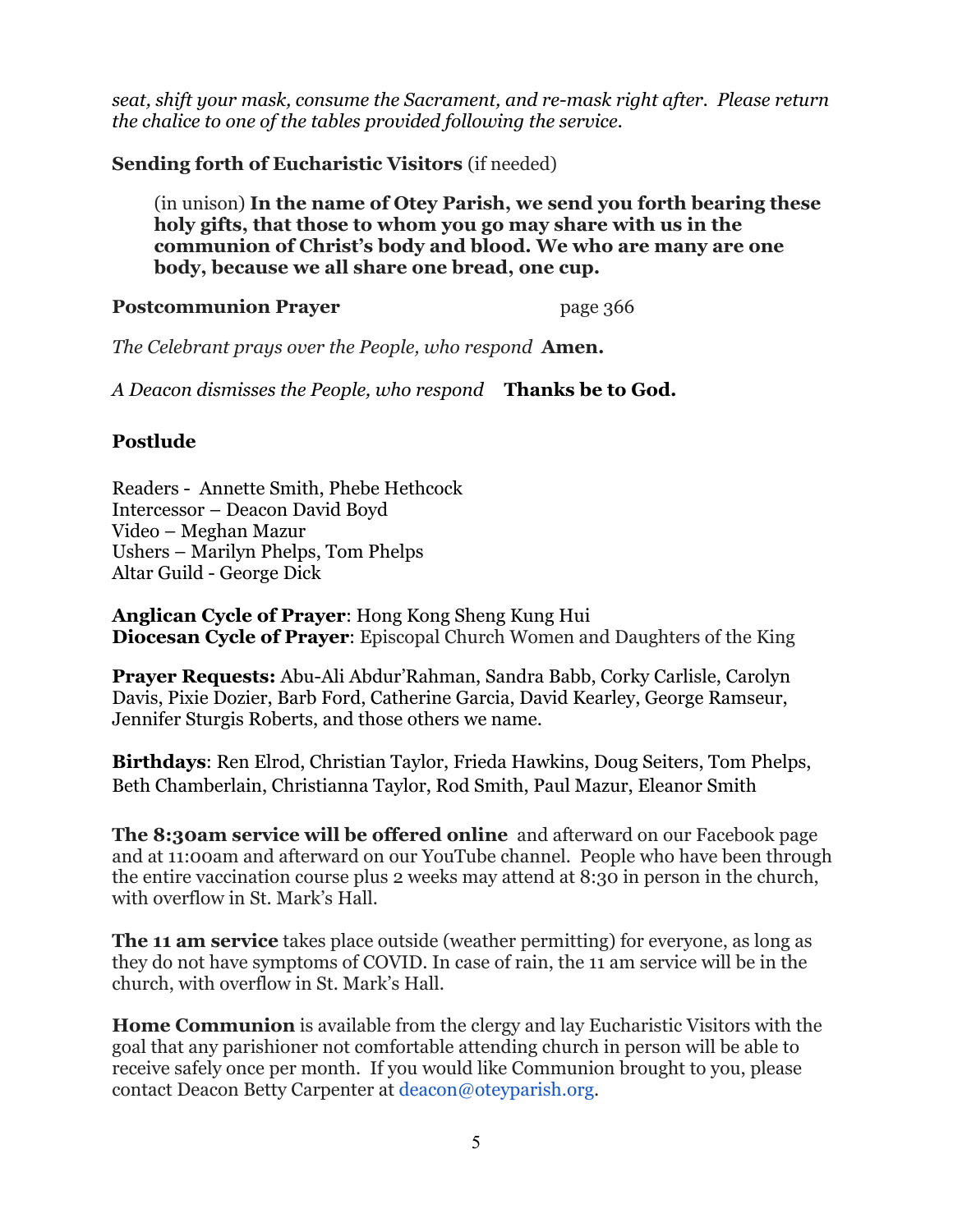**Godly Play Sunday School** - 9:30 am via Zoom: **"Faces of Easter, 6&7" -** told by Cheryl Lankhaar Contact [formation@oteyparish](mailto:formation@oteyparish.org) for the link.

#### **No Sunday Forum today or Easter Sunday.**

**Fire on the Mountain Youth Sunday School** (grades 6-12) – 4:00-6:00 pm in St. Mark's Hall with masks and distancing. Please bring your own water.

**CAC continues its work of serving the needy** with food and in other ways. Director David Goodpaster is staffing CAC, taking sensible precautions while serving people in need 9 to 11am, Monday through Friday. Please call 931-598-5927.

**Parish staff members** are combining in-person and remote work as best fits their duties. To meet with a staff member, please contact the staff member directly, call the office phone number (931-598-5926), or send an email [\(admin@oteyparish.org](mailto:admin@oteyparish.org)).

**Maunday Thursday**, April 1 - 5:00pm Holy Eucharist in St. Mark's Hall.

**Good Friday**, April 2 -12:00 and 5:00 pm - Solemn Liturgy in St. Mark's Hall.

**Easter Day,** April 4 - 8:30 & 11:00am Festival Holy Eucharist.

**The annual Easter Egg Hunt** will be held at 10:15 a.m. on Easter Sunday with three age categories - up to age 3, ages 3 through 1st grade, and 2 $^{\rm nd}$ -5 $^{\rm th}$  grade

Youth and adult volunteers are needed to help hide the eggs at 9:30 a.m. If anyone has decorated eggs you would like to donate to the hunt, please bring them to the Brooks Hall sidewalk by 9:30.